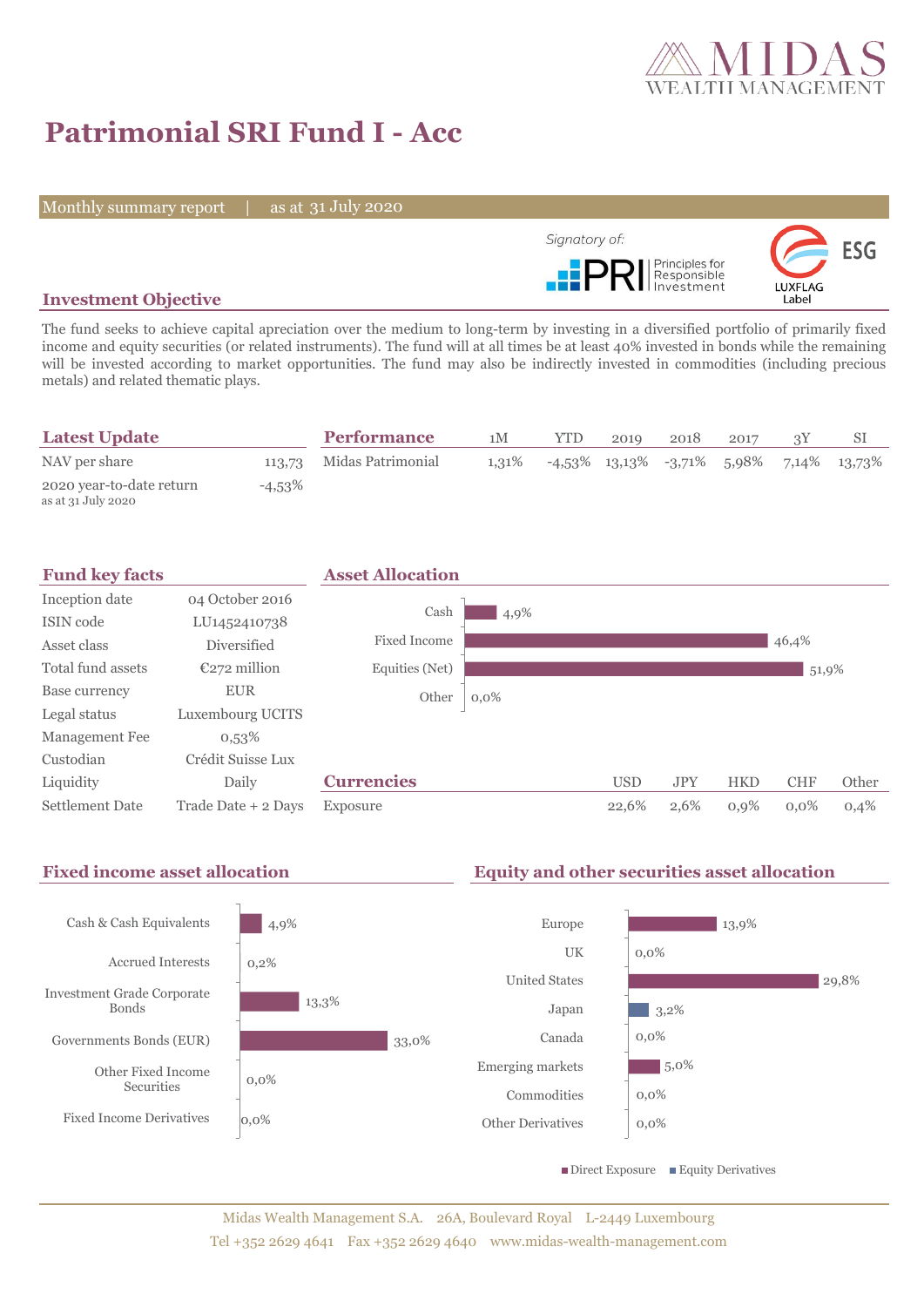

# **Patrimonial SRI Fund I - Acc**

Monthly summary report | as at 31 July 2020

| Top 10 fixed income holdings          | <b>YTM</b> | Rating    | Weigh   |
|---------------------------------------|------------|-----------|---------|
| NETHERLANDS GOVT: NETHER 3 1/4 07/    | $-0.5%$    | AAA       | 2,7%    |
| DEUTSCHLAND REP: DBR o 08/15/29       | $-0.3%$    | AAA       | 2,6%    |
| NETHERLANDS GOVT: NETHER 0 3/4 07     | $-0.3%$    | AAA       | $2,0\%$ |
| BTPS: BTPS 1 07/15/22                 | 0,2%       | BBB-      | 1,9%    |
| BTPS: BTPS 2 1/2 11/15/25             | 0.9%       | BBB-      | 1,6%    |
| EUROPEAN INVT BK : EIB o 3/8 07/16/25 | $-0.4%$    | AAA       | 1,5%    |
| AGENCE FRANCAISE : AGFRNC 0 1/8 11/1! | $-0,2%$    | AA        | 1,5%    |
| BUNDESSCHATZANW: BKO o 03/11/22       | $-0.6%$    | <b>NR</b> | 1,5%    |
| BTPS: BTPS 0.35 02/01/25              | 0,7%       | BBB-      | 1,4%    |
| DEUTSCHLAND REP: DBR 11/4 08/15/48    | 0,2%       | AAA       | 1,4%    |
|                                       |            |           |         |

**Fixed income rating breakdown** 



| Top 10 equity holdings           | Sector                        | Weigh   |
|----------------------------------|-------------------------------|---------|
| <b>ALTICE NV-A</b>               | <b>Communication Services</b> | 3,1%    |
| AMAZON.COM INC                   | <b>Consumer Discretionary</b> | $2,2\%$ |
| ALIBABA GROUP HOLDING-SP ADR     | <b>Consumer Discretionary</b> | 2,0%    |
| NVIDIA CORP                      | <b>Information Technology</b> | 1,8%    |
| <b>MEDTRONIC PLC</b>             | Health Care                   | 1,8%    |
| <b>APPLE INC</b>                 | <b>Information Technology</b> | 1,8%    |
| <b>MICROSOFT CORP</b>            | <b>Information Technology</b> | 1,7%    |
| <b>ALPHABET INC-CL A</b>         | <b>Communication Services</b> | 1,6%    |
| <b>EQUINIX INC</b>               | Real Estate                   | 1,6%    |
| <b>CHECK POINT SOFTWARE TECH</b> | <b>Information Technology</b> | 1,6%    |

#### **Top 10 Equity sector breakdown**

| <b>Consumer Discretionary</b><br><b>Consumer Staples</b><br>Energy<br>Financials<br><b>Health Care</b><br><b>Information Technology</b> | 12,9%<br>4,5%<br>$0,0\%$<br>$0.0\%$<br>12,5% | 35,0% |
|-----------------------------------------------------------------------------------------------------------------------------------------|----------------------------------------------|-------|
| Industrials<br>Materials<br><b>Communication Services</b><br><b>Utilities</b><br><b>Real Estate</b>                                     | 10,0%<br>$0.0\%$<br>13,3%<br>4,0%<br>7,8%    |       |



## **Thematics breakdown Top 5 funds and other holdings**

| Quaero Bamboo                                    | 1.8% |
|--------------------------------------------------|------|
| iShares S&P 500 Financials Sector UCITS ETI 1,0% |      |
| iShares EURO STOXX Banks 30-15 UCITS ET 1,0%     |      |